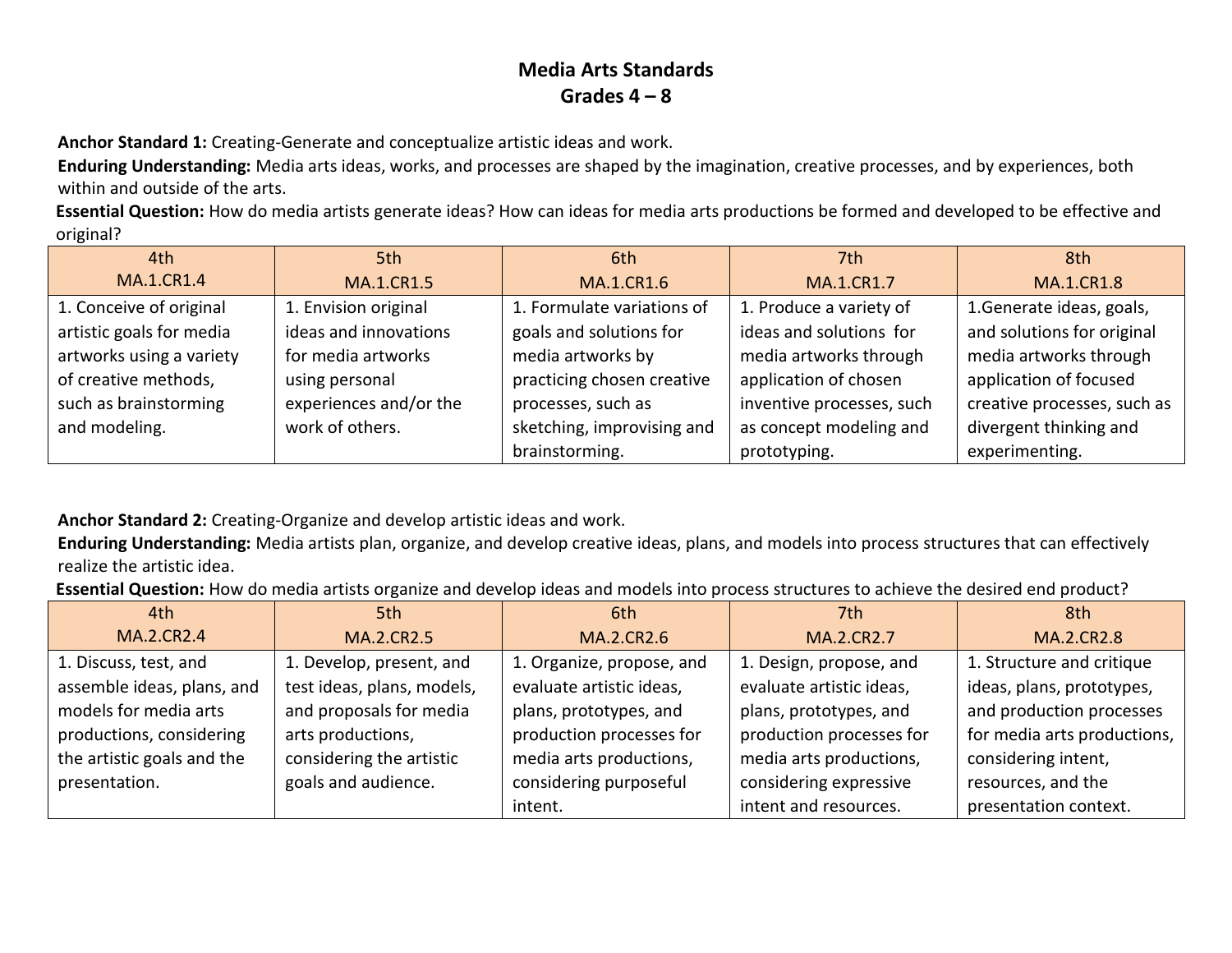**Anchor Standard 3:** Creating-Refine and complete artistic work.

**Enduring Understanding:** The forming, integration, and refinement of aesthetic components, principles, and processes creates purpose, meaning, and artistic quality in media artworks.

**Essential Question:** What is required to produce a media artwork that conveys purpose, meaning, and artistic quality? How do media artists improve/refine their work?

| 4th                        | 5th                         | 6th                       | 7th                         | 8th                         |
|----------------------------|-----------------------------|---------------------------|-----------------------------|-----------------------------|
| <b>MA.3.CR3.4</b>          | MA.3.CR3.5                  | MA.3.CR3.6                | MA.3.CR3.7                  | MA.3.CR3.8                  |
| 1. Structure and arrange   | 1. Create content and       | 1. Experiment with        | 1. Coordinate production    | 1. Implement production     |
| various content and        | combine components to       | multiple approaches to    | processes to integrate      | processes to integrate      |
| components to convey       | convey expression,          | produce content and       | content and components      | content and stylistic       |
| purpose and meaning in     | purpose, and meaning in a   | components for            | for determined purpose      | conventions for             |
| different media arts       | variety of media arts       | determined purpose and    | and meaning in media arts   | determined meaning in       |
| productions, applying sets | productions, utilizing sets | meaning in media arts     | productions,                | media arts productions,     |
| of associated principles,  | of associated principles,   | productions, utilizing a  | demonstrating               | demonstrating               |
| such as balance and        | such as emphasis and        | range of associated       | understanding of            | understanding of            |
| contrast.                  | exaggeration.               | principles, such as point | associated principles, such | associated principles, such |
|                            |                             | of view and perspective.  | as narrative structures and | as theme and unity.         |
|                            |                             |                           | composition.                |                             |
| 2. Demonstrate             | 2. Determine how            | 2. Appraise how elements  | 2. Improve and refine       | 2. Refine and modify        |
| intentional effect in      | elements and components     | and components can be     | media artworks by           | media artworks,             |
| refining media artworks,   | can be altered for clear    | altered for intentional   | intentionally emphasizing   | improving technical         |
| emphasizing elements for   | communication and           | effects and audience, and | particular expressive       | quality and intentionally   |
| a purpose.                 | intentional effects, and    | refine media artworks to  | elements to reflect an      | accentuating selected       |
|                            | refine media artworks to    | reflect purpose and       | understanding of purpose,   | expressive and stylistic    |
|                            | improve clarity and         | audience.                 | audience, or place.         | elements, to reflect an     |
|                            | purpose.                    |                           |                             | understanding of purpose,   |
|                            |                             |                           |                             | audience, and place.        |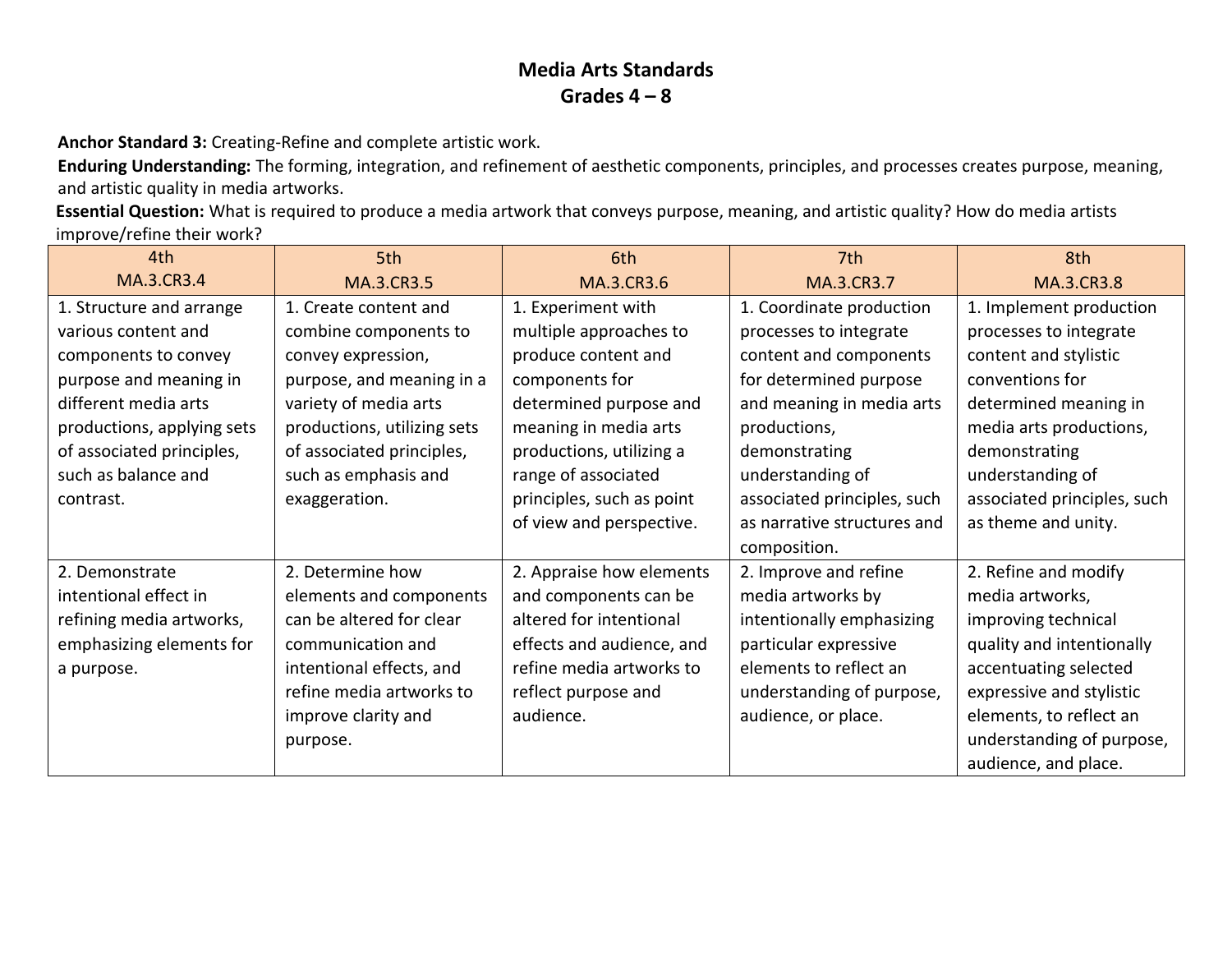**Anchor Standard 4:** Producing-Develop and refine artistic techniques and work for presentation.

**Enduring Understanding:** Media artists integrate various forms and contents to develop complex, unified artworks.

**Essential Question:** How are complex media arts experiences constructed?

| 4th                        | 5th                        | 6th                         | 7th                        | 8th                       |
|----------------------------|----------------------------|-----------------------------|----------------------------|---------------------------|
| MA.4.PR1.4                 | MA.4.PR1.5                 | MA.4.PR1.6                  | MA.4.PR1.7                 | MA.4.PR1.8                |
| 1. Demonstrate how a       | 1. Create media artworks   | 1. Validate how             | 1. Integrate multiple      | 1. Integrate multiple     |
| variety of academic, arts, | through the integration of | integrating multiple        | contents and forms into    | contents and forms into   |
| and media forms and        | multiple contents and      | contents and forms can      | unified media arts         | unified media arts        |
| content may be mixed and   | forms, such as a media     | support a central idea in a | productions that convey    | productions that convey   |
| coordinated into media     | broadcast.                 | media artwork, such as      | consistent perspectives    | specific themes or ideas, |
| artworks, such as          |                            | media, narratives, and      | and narratives, such as an | such as interdisciplinary |
| narrative, dance, and      |                            | performance.                | interactive video game.    | projects, or multimedia   |
| media.                     |                            |                             |                            | theatre.                  |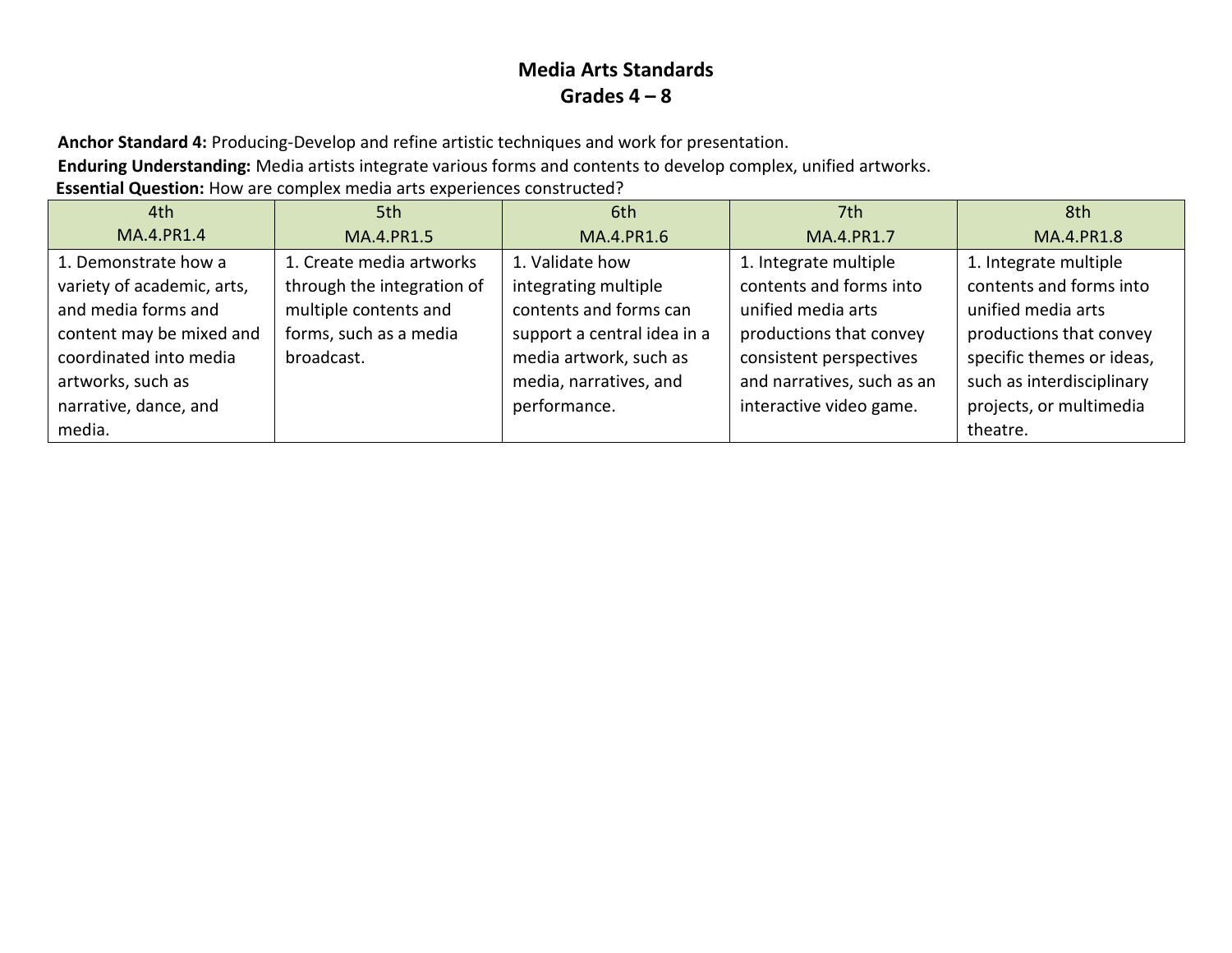**Anchor Standard 5:** Producing-Develop and refine artistic techniques and work for presentation.

**Enduring Understanding:** Media artists require a range of skills and abilities to creatively solve problems within and through media arts productions.

**Essential Question:** What skills are required for creating effective media artworks and how are they improved? How are creativity and innovation developed within and through media arts productions? How do media artists use various tools?

| 4th                          | 5th                          | 6th                          | 7th                          | 8th                          |
|------------------------------|------------------------------|------------------------------|------------------------------|------------------------------|
| MA.5.PR2.4                   | <b>MA.5.PR2.5</b>            | MA.5.PR2.6                   | MA.5.PR2.7                   | <b>MA.5.PR2.8</b>            |
| 1. Enact identified roles to | 1. Enact various roles to    | 1. Develop a variety of      | 1. Exhibit an increasing set | 1. Demonstrate a defined     |
| practice foundational        | practice fundamental         | artistic, design, technical, | of artistic, design,         | range of artistic, design,   |
| artistic, design, technical, | ability in artistic, design, | and soft skills through      | technical, and soft skills   | technical, and soft skills,  |
| and soft skills, such as     | technical, and soft skills,  | performing various           | through performing           | through performing           |
| formal technique,            | such as formal technique,    | assigned roles in            | various roles in producing   | specified roles in           |
| equipment usage,             | production, and              | producing media artworks,    | media artworks, such as      | producing media artworks,    |
| production, and              | collaboration in media       | such as invention, formal    | creative problem solving     | such as strategizing and     |
| collaboration in media arts  | arts productions.            | technique, production,       | and organizing.              | collaborative                |
| productions.                 |                              | self-initiative, and problem |                              | communication.               |
|                              |                              | solving.                     |                              |                              |
| 2. Practice foundational     | 2. Practice fundamental      | 2. Develop a variety of      | 2. Exhibit an increasing     | 2. Demonstrate a defined     |
| innovative abilities, such   | creative and innovative      | creative and adaptive        | set of creative and          | range of creative and        |
| as design thinking, in       | abilities, such as           | innovation abilities, such   | adaptive innovation          | adaptive innovation          |
| addressing problems          | expanding conventions, in    | as testing constraints, in   | abilities, such as           | abilities, such as divergent |
| within and through media     | addressing problems          | developing solutions         | exploratory processes, in    | solutions and bending        |
| arts productions.            | within and through media     | within and through media     | developing solutions         | conventions, in              |
|                              | arts productions.            | arts productions.            | within and through media     | developing new solutions     |
|                              |                              |                              | arts productions.            | for identified problems      |
|                              |                              |                              |                              | within and through media     |
|                              |                              |                              |                              | arts productions.            |
| 3. Demonstrate use of        | 3. Examine how tools and     | 3. Demonstrate               | 3. Demonstrate               | 3. Demonstrate               |
| tools and techniques in      | techniques could be used     | adaptability using tools     | adaptability using tools     | adaptability using tools,    |
| standard and novel ways      | in standard and              | and techniques in            | and techniques in            | techniques and content in    |
| while constructing media     | experimental ways in         | standard and                 | standard and                 | standard and                 |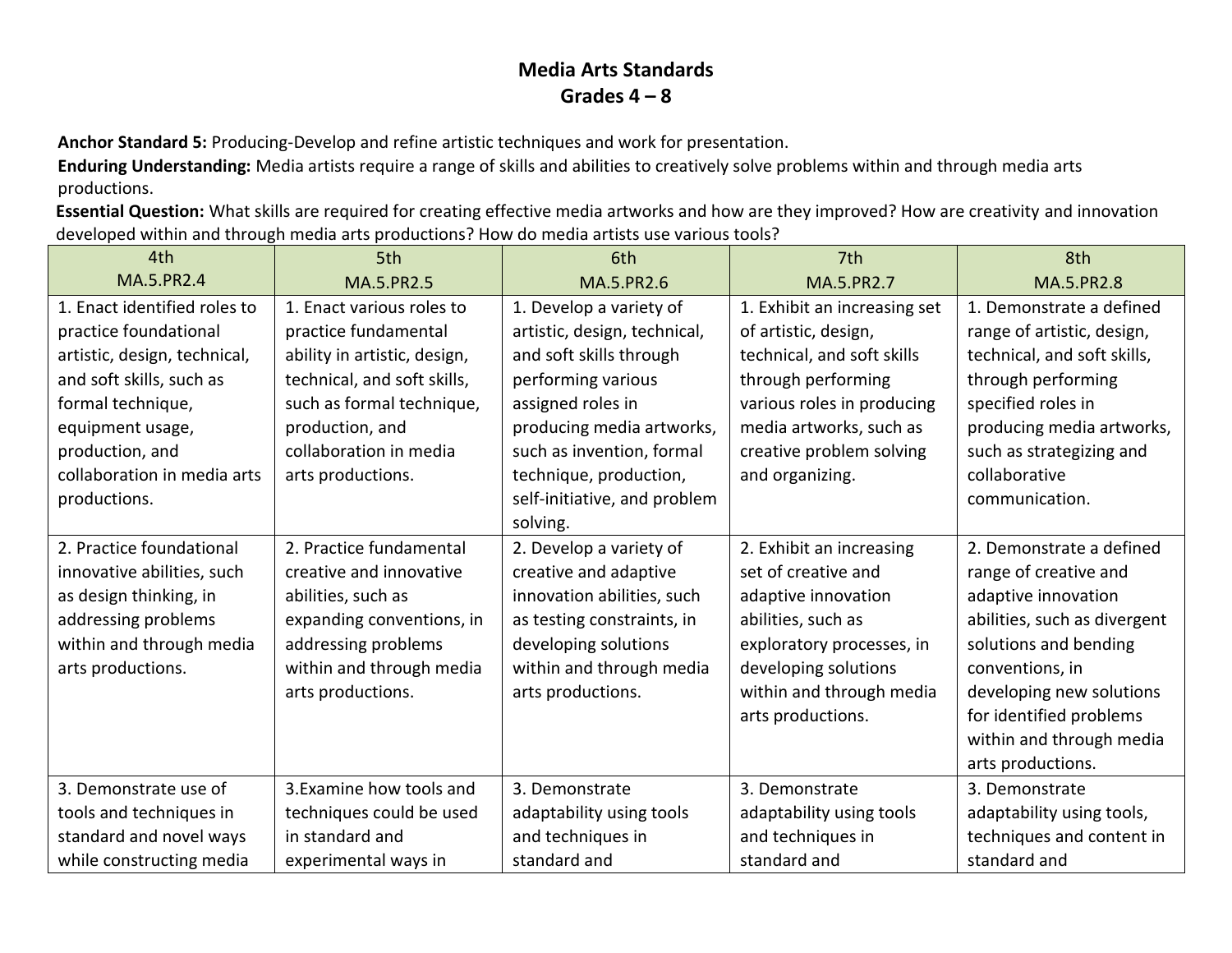| 4th        | 5th                             | 6th                                        | 7th                                         | 8th                                               |
|------------|---------------------------------|--------------------------------------------|---------------------------------------------|---------------------------------------------------|
| MA.5.PR2.4 | MA.5.PR2.5                      | MA.5.PR2.6                                 | MA.5.PR2.7                                  | MA.5.PR2.8                                        |
| artworks.  | constructing media<br>artworks. | experimental ways in<br>constructing media | experimental ways to<br>achieve an assigned | experimental ways to<br>communicate intent in the |
|            |                                 | artworks.                                  | purpose in constructing                     | production of media                               |
|            |                                 |                                            | media artworks.                             | artworks.                                         |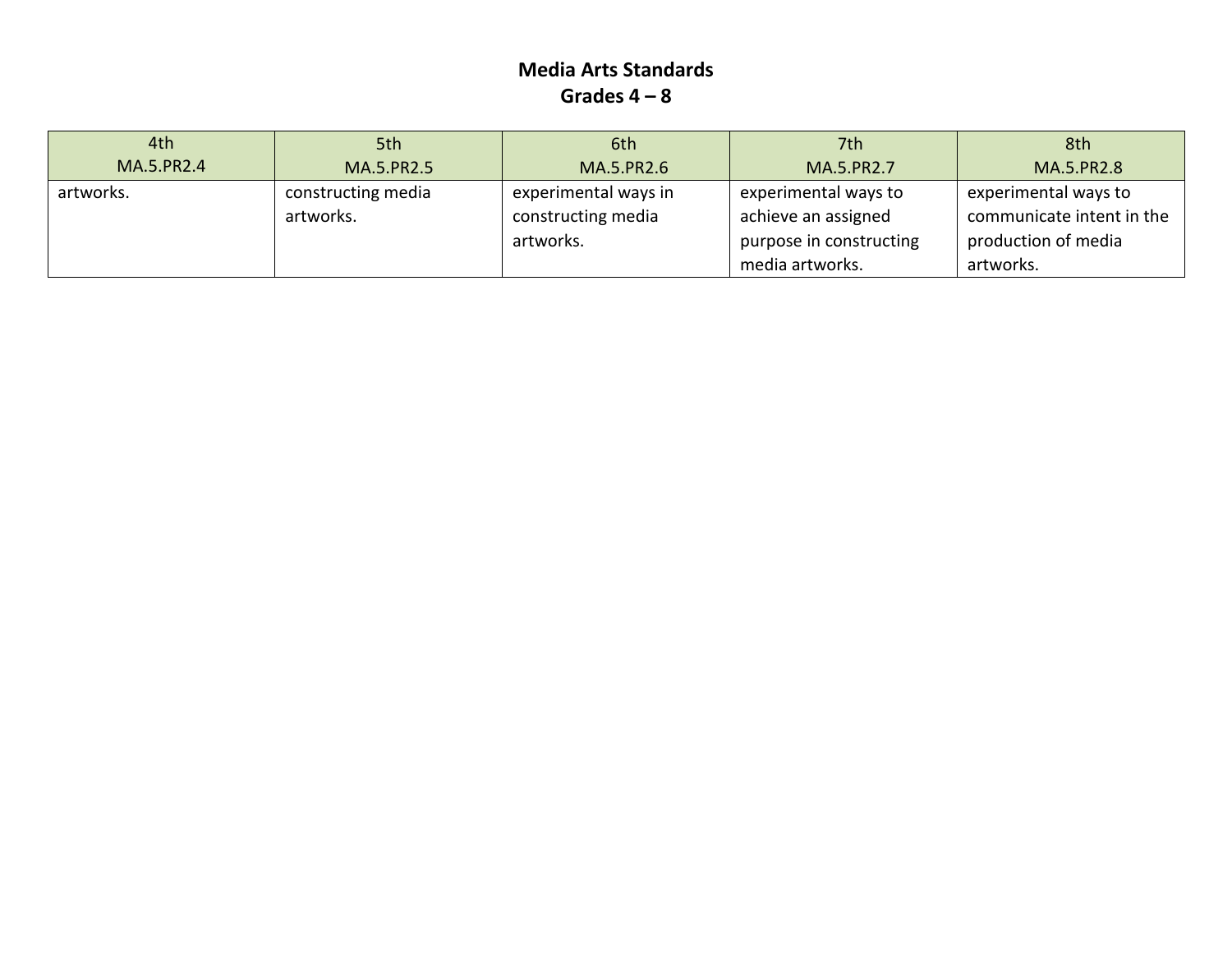**Anchor Standard 6:** Producing-Convey meaning through the presentation of artistic work.

**Enduring Understanding:** Media artists purposefully present, share, and distribute media artworks for various contexts.

**Essential Question:** How does time, place, audience, and context affect presenting or performing choices for media artworks? How can presenting or sharing media artworks in a public format help a media artist learn and grow?

| 4th                         | 5th                         | 6th                       | 7th                        | 8th                        |
|-----------------------------|-----------------------------|---------------------------|----------------------------|----------------------------|
| MA.6.PR3.4                  | MA.6.PR3.5                  | MA.6.PR3.6                | MA.6.PR3.7                 | MA.6.PR3.8                 |
| 1. Explain the presentation | 1. Compare qualities and    | 1. Analyze various        | 1. Evaluate various        | 1. Design the presentation |
| conditions, and fulfill a   | purposes of presentation    | presentation formats and  | presentation formats in    | and distribution of media  |
| role and processes in       | formats, and fulfill a role | fulfill various tasks and | order to fulfill various   | artworks through multiple  |
| presenting or distributing  | and associated processes    | defined processes in the  | tasks and defined          | formats and/or contexts.   |
| media artworks.             | in presentation and/or      | presentation and/or       | processes in the           |                            |
|                             | distribution of media       | distribution of media     | presentation and/or        |                            |
|                             | artworks.                   | artworks.                 | distribution of media      |                            |
|                             |                             |                           | artworks.                  |                            |
| 2. Explain results of and   | 2. Compare results of and   | 2. Analyze results of and | 2. Evaluate the results of | 2. Evaluate the results of |
| improvements for            | improvements for            | improvements for          | and improvements for       | and implement              |
| presenting media            | presenting media            | presenting media          | presenting media           | improvements for           |
| artworks.                   | artworks.                   | artworks.                 | artworks, considering      | presenting media           |
|                             |                             |                           | impacts on personal        | artworks, considering      |
|                             |                             |                           | growth.                    | impacts on personal        |
|                             |                             |                           |                            | growth and external        |
|                             |                             |                           |                            | effects.                   |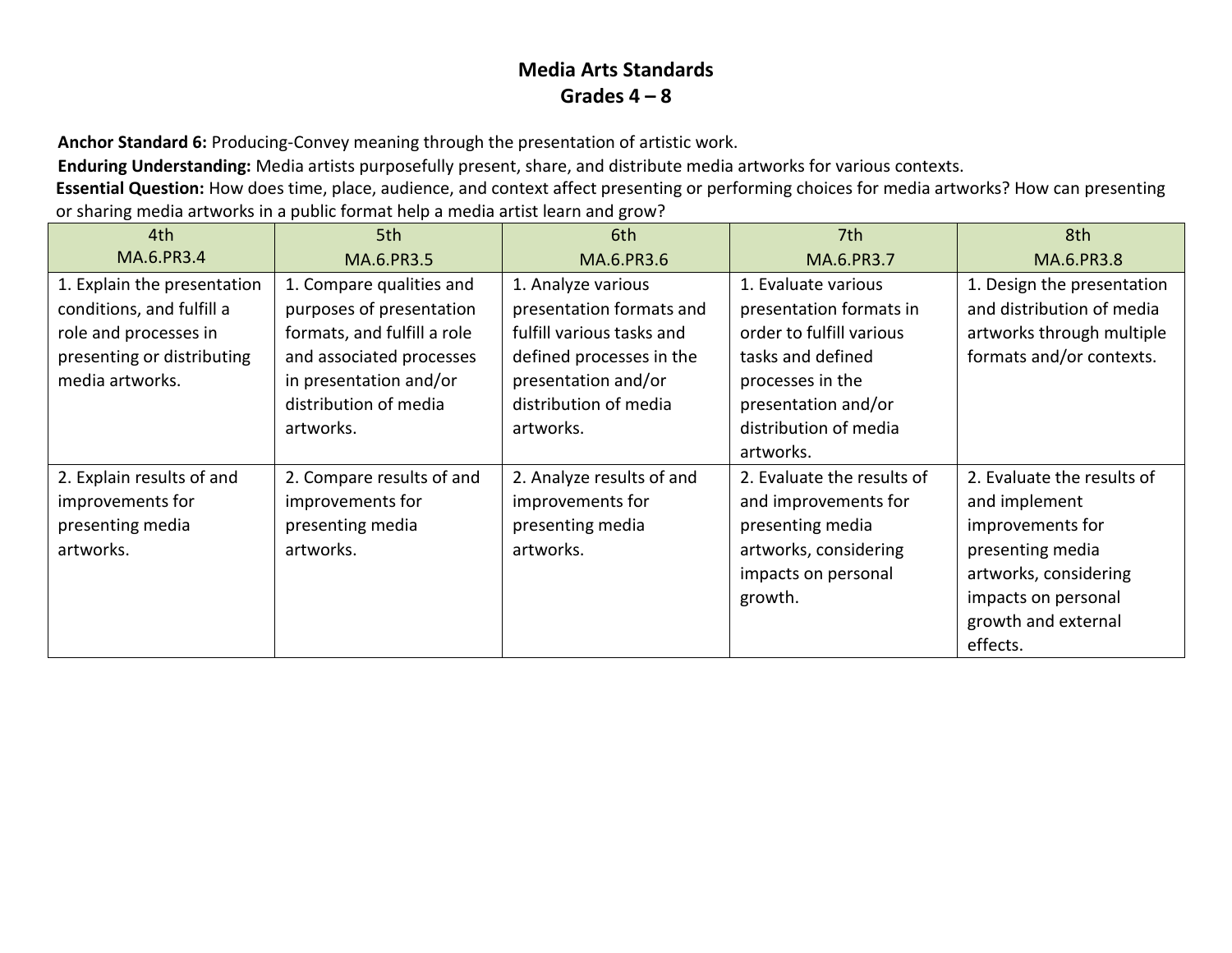**Anchor Standard 7:** Responding-Perceive and analyze artistic work.

**Enduring Understanding:** Identifying the qualities and characteristics of media artworks improves one's artistic appreciation and production. **Essential Question:** How do we 'read' media artworks and discern their relational components? How do media artworks function to convey meaning and manage audience experience?

| 4th                        | 5th                        | 6th                        | 7th                       | 8th                       |
|----------------------------|----------------------------|----------------------------|---------------------------|---------------------------|
| MA.7.RE1.4                 | MA.7.RE1.5                 | MA.7.RE1.6                 | MA.7.RE1.7                | MA.7.RE1.8                |
| 1. Identify, describe, and | 1. Identify, describe, and | 1. Identify, describe, and | 1. Describe, compare, and | 1. Compare, contrast, and |
| explain how messages are   | differentiate how          | analyze how message and    | analyze the qualities of  | analyze the qualities of  |
| created by components in   | message and meaning are    | meaning are created by     | and relationships         | and relationships         |
| media artworks.            | created by components in   | components in media        | between the components    | between the components    |
|                            | media artworks.            | artworks.                  | in media artworks.        | and style in media        |
|                            |                            |                            |                           | artworks.                 |

**Anchor Standard 8:** Responding-Interpret intent and meaning in artistic work.

**Enduring Understanding:** Interpretation and appreciation require consideration of the intent, form, and context of the media and artwork.

#### **Essential Question:** How do people relate to and interpret media artworks?

| 4th                        | 5th                         | 6th                        | 7th                       | 8th                       |
|----------------------------|-----------------------------|----------------------------|---------------------------|---------------------------|
| MA.8.RE2.4                 | MA.8.RE2.5                  | MA.8.RE2.6                 | MA.8.RE2.7                | MA.8.RE2.8                |
| 1. Determine and explain   | 1. Determine and            | 1. Analyze the intent of a | 1. Analyze the intent and | 1. Analyze the intent and |
| reactions and              | compare personal and        | variety of media artworks, | meaning of a variety of   | meanings of a variety of  |
| interpretations to a       | group interpretations of a  | using given criteria.      | media artworks, using     | media artworks, focusing  |
| variety of media artworks, | variety of media artworks,  |                            | self-developed criteria.  | on intentions, forms, and |
| considering their purpose  | considering their intention |                            |                           | various contexts.         |
| and context.               | and context.                |                            |                           |                           |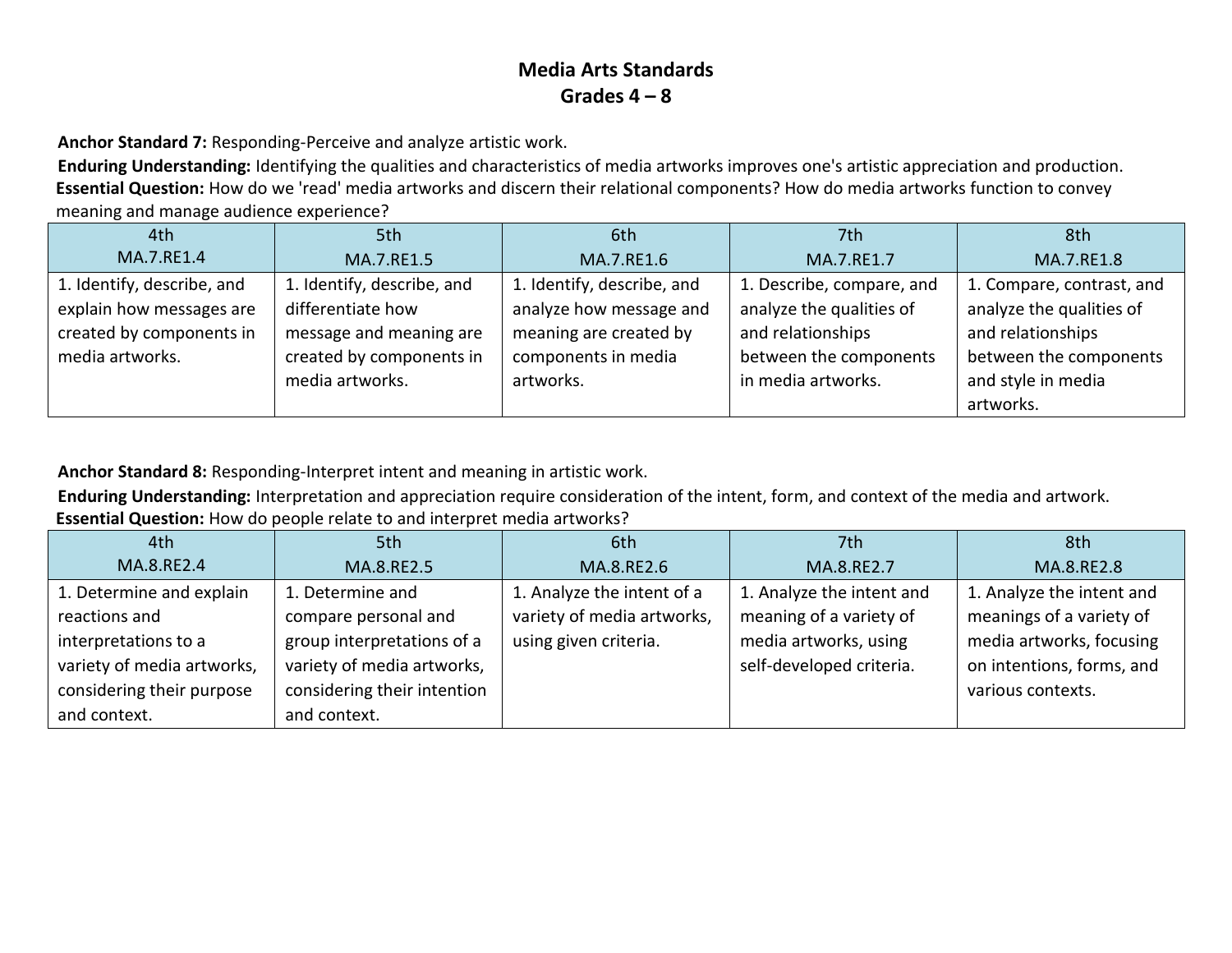**Anchor Standard 9:** Responding-Apply criteria to evaluate artistic work.

**Enduring Understanding:** Skillful evaluation and critique are critical components of experiencing, appreciating, and producing media artworks. **Essential Question:** How and why do media artists value and judge media artworks? When and how should we evaluate and critique media artworks to improve them?

| 4th                         | 5th                      | 6th                     | 7th                     | 8th                         |
|-----------------------------|--------------------------|-------------------------|-------------------------|-----------------------------|
| MA.9.RE3.4                  | MA.9.RE3.5               | MA.9.RE3.6              | MA.9.RE3.7              | MA.9.RE3.8                  |
| 1. Identify and apply basic | 1. Determine and apply   | 1. Determine and apply  | 1. Develop and apply    | 1. Evaluate media art       |
| criteria for evaluating and | criteria for evaluating  | specific criteria to    | criteria to evaluate    | works and production        |
| improving media artworks    | media artworks and       | evaluate various media  | various media artworks  | processes with developed    |
| and production processes,   | production processes,    | artworks and production | and production          | criteria, considering       |
| considering context.        | considering context, and | processes, considering  | processes, considering  | context and artistic goals. |
|                             | practicing constructive  | context and practicing  | context, and practicing |                             |
|                             | feedback.                | constructive feedback.  | constructive feedback.  |                             |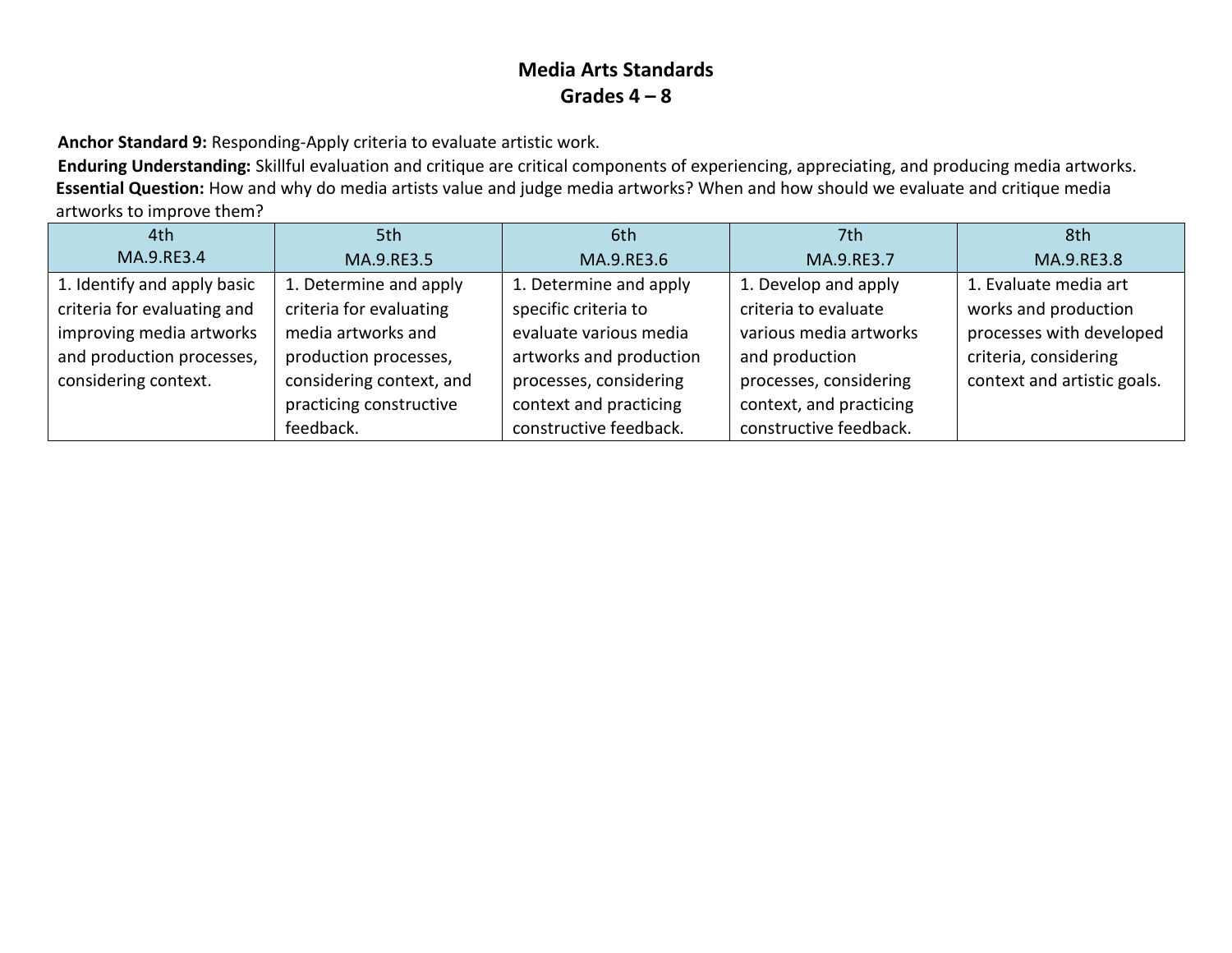**Anchor Standard 10:** Connecting-Synthesize and relate knowledge and personal experiences to make art.

**Enduring Understanding:** Media artworks synthesize meaning and form cultural experience.

**Essential Question:** How do we relate knowledge and experiences to understanding and making media artworks? How do we learn about and create meaning through producing media artworks?

| 4th                        | 5th                        | 6th                       | 7th                         | 8th                        |
|----------------------------|----------------------------|---------------------------|-----------------------------|----------------------------|
| MA.10.CO1.4                | MA.10.CO1.5                | MA.10.CO1.6               | MA.10.CO1.7                 | MA.10.CO1.8                |
| 1. Examine and use         | 1. Access and use internal | 1. Access, evaluate, and  | 1. Access, evaluate and use | 1. Access, evaluate, and   |
| personal and external      | and external resources to  | use internal and external | internal and external       | use internal and external  |
| resources, such as         | create media artworks,     | resources to create media | resources to inform the     | resources to inform the    |
| interests, research, and   | such as interests,         | artworks, such as         | creation of media           | creation of media          |
| cultural understanding, to | knowledge, and             | knowledge, experiences,   | artworks, such as           | artworks, such as cultural |
| create media artworks.     | experiences.               | interests, and research.  | experiences, interests,     | and societal knowledge,    |
|                            |                            |                           | research, and exemplary     | research, and exemplary    |
|                            |                            |                           | works.                      | works.                     |